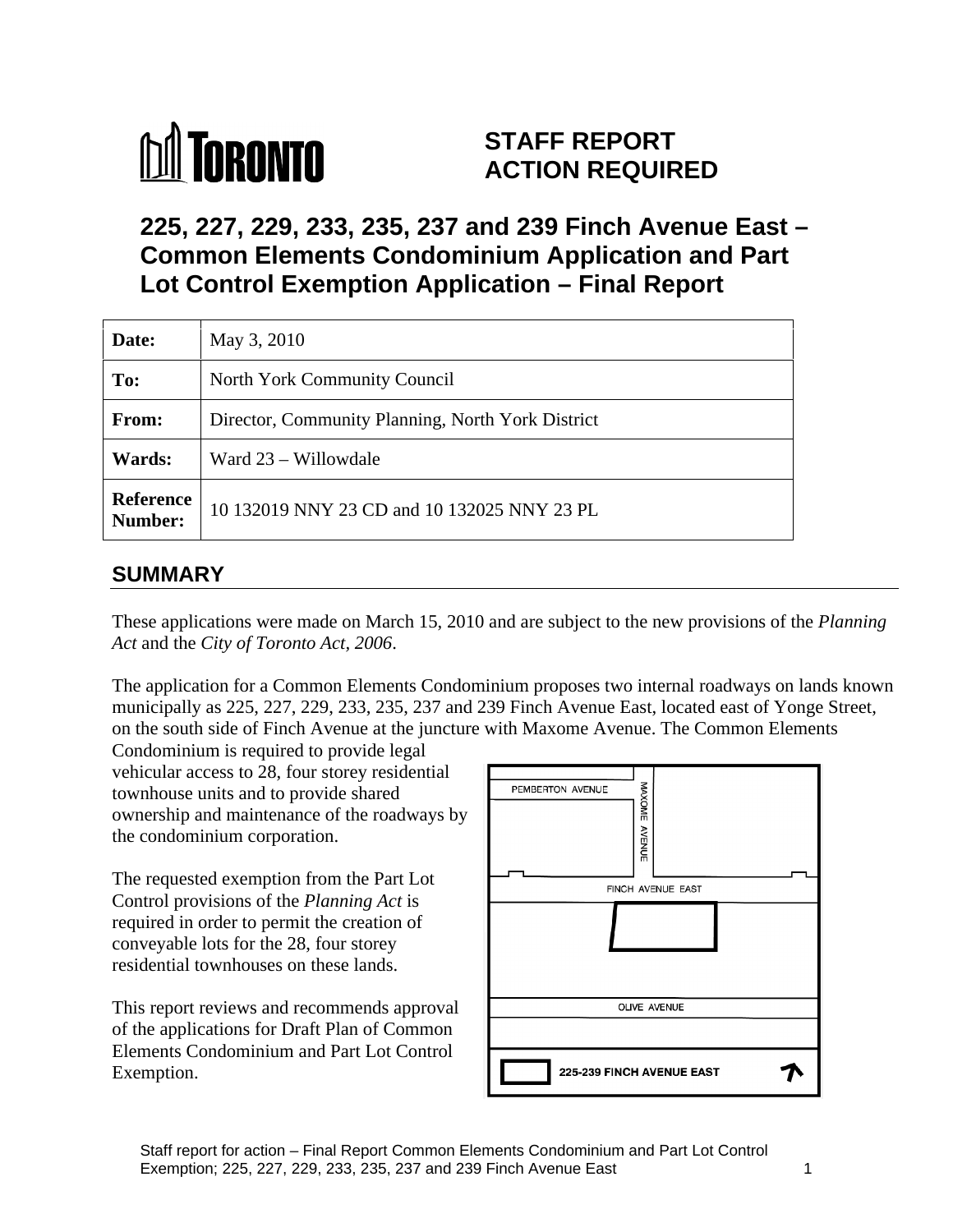## **RECOMMENDATIONS**

#### **The City Planning Division recommends that:**

- 1. In accordance with the delegated approval under By-law 229-2000, as amended, City Council be advised that the Chief Planner intends to approve the draft Plan of Common Elements Condominium, as generally illustrated on Attachment 1, subject to:
	- (a) the conditions as generally listed in Attachment 2, which except as otherwise noted must be fulfilled prior to the release of the plan of condominium for registration; and
	- (b) any such revisions to the proposed condominium plan or any such additional or modified conditions as the Chief Planner may deem to be appropriate to address matters arising from the on-going technical review of this development.
- 2. City Council enact a Part Lot Control Exemption By-law with respect to the subject lands at 225, 227, 229, 233, 235, 237 and 239 Finch Avenue East as generally illustrated on Attachment 3, to be prepared to the satisfaction of the City Solicitor and to expire two years following enactment by City Council.
- 3. City Council require the owner to provide proof of payment of all current property taxes for the subject lands to the satisfaction of the City Solicitor, prior to the enactment of the Part Lot Control Exemption By-law.
- 4. Prior to the introduction of the Part Lot Control Exemption Bill, City Council require the owner to register, to the satisfaction of the City Solicitor, a Section 118 Restriction under the *Land Titles Act* agreeing not to transfer or charge any part of the lands without the written consent of the Chief Planner or his designate.
- 5. City Council authorize the City Solicitor to take the necessary steps to release the Section 118 Restriction from title at such time as confirmation is received that the Common Elements Condominium has been registered.
- 6. City Council authorize and direct the City Solicitor to register the Part Lot Control Exemption By-law on title.
- 7. City Council authorize the City Solicitor to make such stylistic and technical changes to the draft Part Lot Control Exemption By-law as may be required.

#### **Financial Impact**

The recommendations in this report have no financial impact.

## **DECISION HISTORY**

Staff report for action – Final Report Common Elements Condominium and Part Lot Control Exemption; 225, 227, 229, 233, 235, 237 and 239 Finch Avenue East 2 On June 24, 2008, City Council enacted Official Plan Amendment No. 22 (By-law 597-2008) and Zoning By-law 598-2008, to permit the subject lands to be developed with 28, four storey residential townhouses divided into four blocks with two internal roadways having access from Finch Avenue East (File # 05 120022 NNY 23 OZ; [\(http://www.toronto.ca/legdocs/mmis/2008/ny/bgrd/backgroundfile-13112.pdf](http://www.toronto.ca/legdocs/mmis/2008/ny/bgrd/backgroundfile-13112.pdf))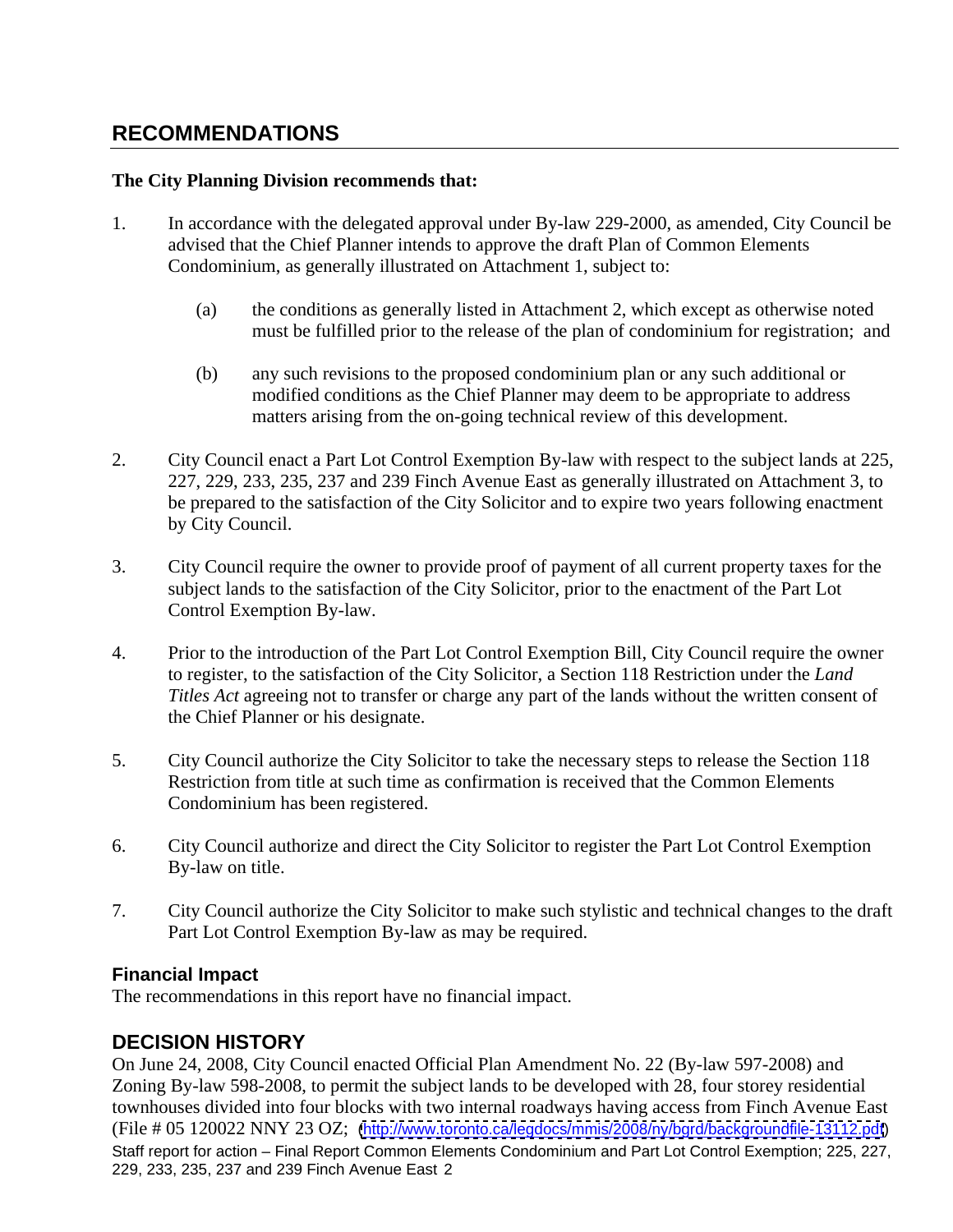## **ISSUE BACKGROUND**

#### **Proposal**

The owner consolidated seven residential lots known municipally as 225, 227, 229, 233, 235, 237 and 239 Finch Avenue East and received approval for a development consisting of 28, four storey residential townhouses divided into four blocks of seven townhouses respectively.

The development will be served by two internal common element roadways providing both pedestrian and vehicular access to the units. The residential units will have an integral at grade garage for tandem parking of two vehicles. Parking for the four most southerly residential units is similarly at grade and in tandem for two vehicles, but located in a detached garage at the south side of the building.

The internal roadways are both designed to terminate in hammer-heads at the southend, to allow service and utility vehicles to enter and exit the site in a forward direction. The most westerly roadway has also been designed to align with Maxome Avenue, which is a signalized intersection.

The lands were also subject to a 4.9 metre road widening dedication along the entire Finch Avenue East frontage.

#### **Site and Surrounding Area**

The subject lands are located on the south side of Finch Avenue East between Wilfred Avenue to the west and Estelle Avenue to the east. The lands have a total frontage of 101 metres on Finch Avenue, and a depth of approximately 44 metres. Combined, the seven lots have an area of approximately  $4,567$  m<sup>2</sup>, after the road widening dedication.

The area along this portion of Finch Avenue East is undergoing transition, with single detached dwelling lots changing to either semi-detached dwellings or townhouses. Abutting uses are as follows:

North: single detached dwellings;

- South: single detached dwellings;
- East: a semi-detached dwelling; and
- West: a semi-detached dwelling immediately adjacent, and an 18 unit townhouse development further to the west.

## **Provincial Policy Statement and Provincial Plans**

The Provincial Policy Statement (PPS) provides policy direction on matters of provincial interest related to land use planning and development. The PPS sets the policy foundation for regulating the development and use of land. The key objectives include: building strong communities; wise use and management of resources; and protecting public health and safety. City Council's planning decisions are required to be consistent with the PPS.

The Growth Plan for the Greater Golden Horseshoe provides a framework for managing growth in the Greater Golden Horseshoe including: directions for where and how to grow; the provision of infrastructure to support growth; and protecting natural systems and cultivating a culture of conservation.

Staff report for action – Final Report Common Elements Condominium and Part Lot Control Exemption; 225, 227, 229, 233, 235, 237 and 239 Finch Avenue East 3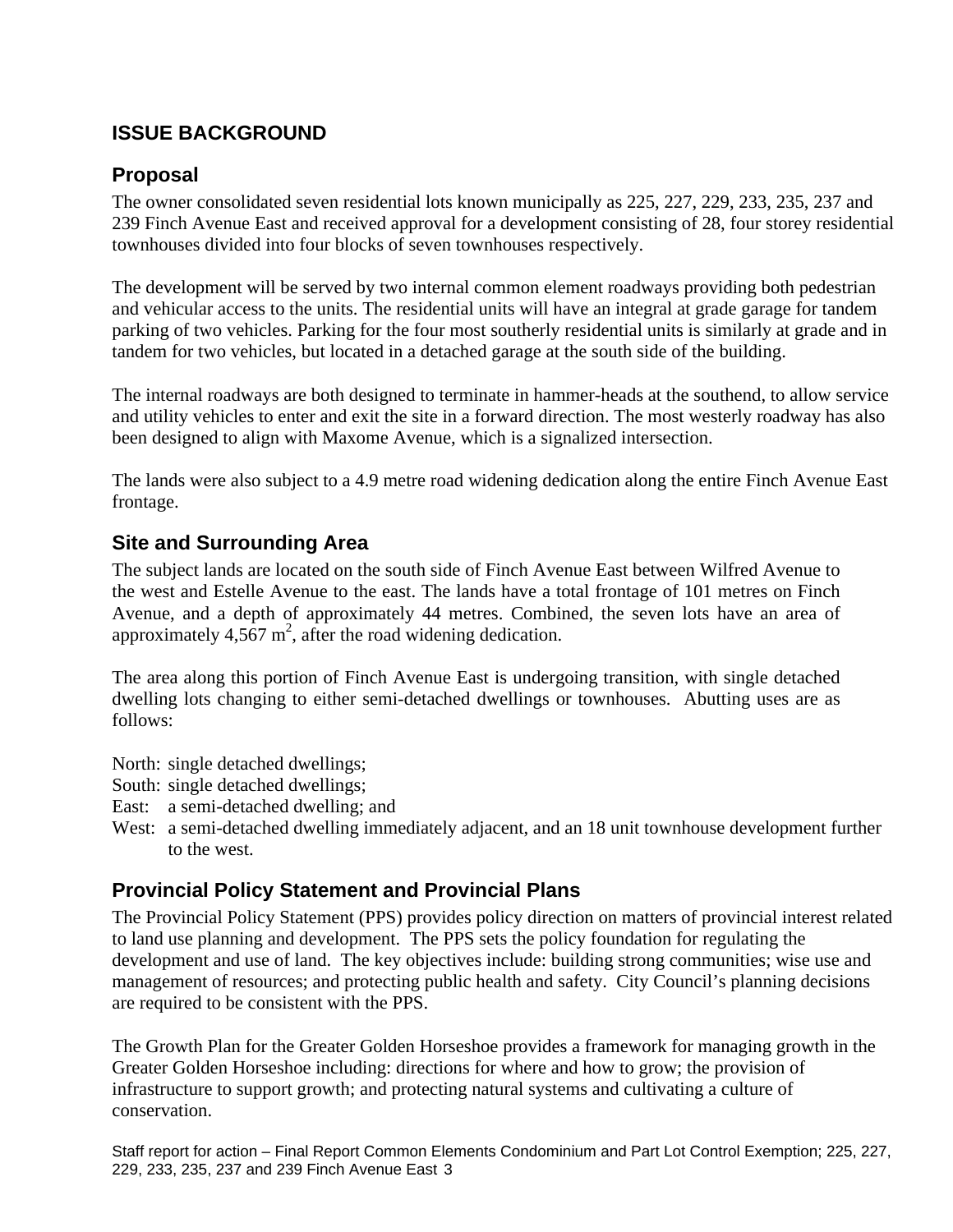City Council's planning decisions are required by the *Planning Act*, to conform, or not conflict, with the Growth Plan for the Greater Golden Horseshoe.

## **Official Plan**

As noted above, City Council enacted Official Plan Amendment No. 22 (By-law 597-2008) at its meeting of June 24, 2008, which amends the Central Finch Area Secondary Plan for this subject

site.<br>The development presently under construction complies with the site specific Official Plan amendment.

## **Zoning**

The subject lands are zoned Multiple-Family Dwellings First Density Zone RM1 (72) through site specific Zoning By-law 598-2008.

The development presently under construction complies with this zoning.

## **Site Plan Control**

The site plan control application for this development was approved through delegated authority and the Site Plan Agreement was registered August 26, 2009.

#### **Agency Circulation**

The application was circulated to all appropriate agencies and City divisions. Responses received have been used to assist in evaluating the application and to formulate appropriate conditions of draft plan approval.

## **COMMENTS**

## **Provincial Policy Statement and Provincial Plans**

The Provincial Policy Statement (PPS) includes policies to manage and direct land use to achieve efficient development and land use patterns. Municipal planning decisions are required to be "consistent with" the PPS. The PPS requires that a range of housing types and densities be provided to meet the social, health and well-being of residents.

This includes ensuring that a range of land uses are provided and that intensification and redevelopment opportunities are identified and promoted. The PPS promotes intensification and redevelopment opportunities through a more compact building form, mix of uses and densities that allow for the efficient use of land, infrastructure and public service facilities. The proposal is consistent with the PPS.

The proposal also conforms to and does not conflict with the Growth Plan for the Greater Golden Horseshoe.

## **Common Elements Condominium / Land Division**

Section 50(7) of the *Planning Act, R.S.O. 1990*, as amended, authorizes City Council to adopt a by-law exempting lands within a registered plan of subdivision from Part Lot Control. The subject lands are within a registered plan of subdivision and consist of Part of Lot 28, Registered Plan 2399 and Lots 1

Staff report for action – Final Report Common Elements Condominium and Part Lot Control Exemption; 225, 227, 229, 233, 235, 237 and 239 Finch Avenue East 4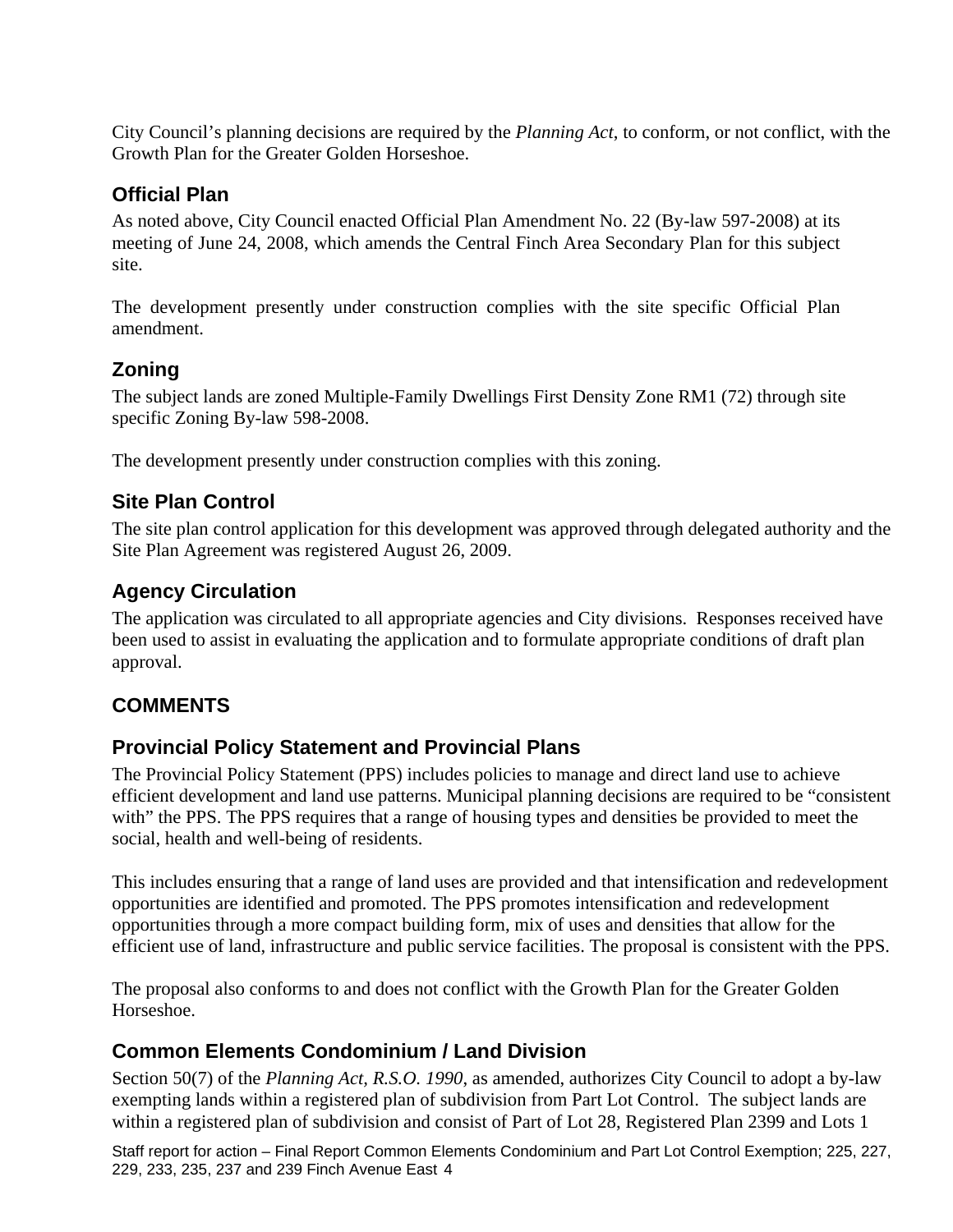and 2 of Registered Plan 3691. The lifting of Part Lot Control on the subject lands is considered appropriate for the orderly development of the lands and will facilitate the creation of 28 residential townhouse lots.

To ensure that the Part Lot Control Exemption does not remain indefinitely, it is recommended that the By-law contain an expiration date. In this case, the By-law should expire two years following enactment by City Council. This time frame provides sufficient time for the completion of the proposed development and the conveyance of the lots.

Before the Common Elements Condominium is released for registration, the Part Lot Exemption By-law must be enacted in order to create the legal descriptions for each of the parcels of tied lands (the "POTLS"). The Section 118 Restriction is used to prevent the conveyance of the POTLS to the public until the Common Elements Condominium is registered.

Once confirmation is received from the owner that the Common Elements Condominium Plan has been registered, the City Solicitor will take the necessary steps to delete the Section 118 restriction from the title of the lands thus allowing the lots to be conveyed.

The proposed draft plan of Common Elements Condominium for the site is appropriate as the proposal conforms to the Official Plan and complies with the Zoning By-law, and is consistent with the approved Site Plan Control Application. As such, the exemption from Part Lot Control and the proposed draft plan of Common Elements Condominium are considered appropriate for the orderly development of the property and are recommended for approval.

 $\overline{\phantom{a}}$  , we can assume that the contract of the contract of the contract of the contract of the contract of the contract of the contract of the contract of the contract of the contract of the contract of the contract

## **CONTACT**

Ben DiRaimo, Planner Tel. No. (416) 395-7119 Fax No. (416) 395-7155 E-mail: bdiraimo@toronto.ca

## **SIGNATURE**

Thomas C. Keefe, Director Community Planning, North York District

## **ATTACHMENTS**

Attachment 1: Draft Plan of Common Elements Condominium Attachment 2: Draft Plan Approval Conditions Attachment 3: Part Lot Control Exemption Plan Attachment 4: Application Data Sheet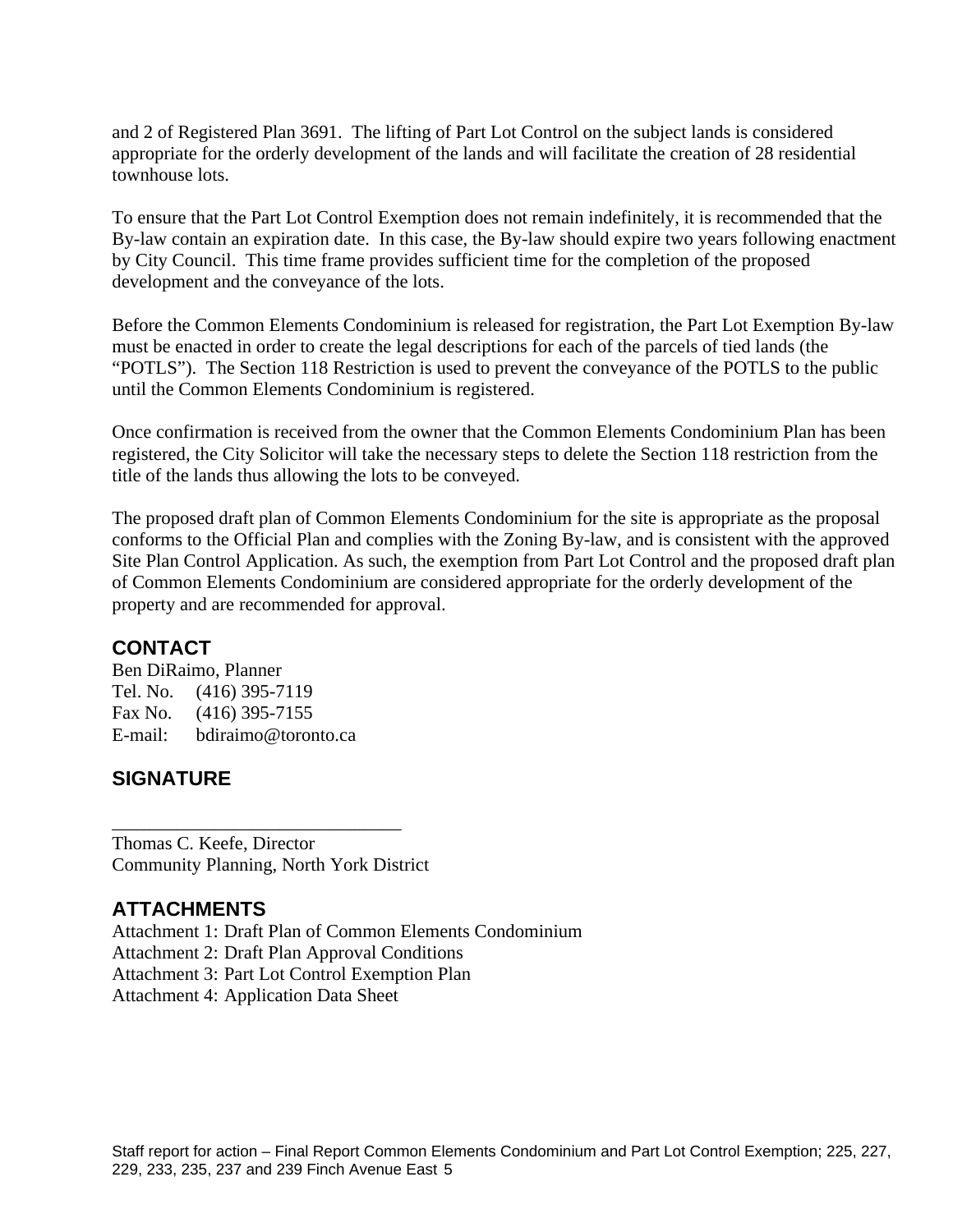

#### **Attachment 1: Draft Plan of Common Elements Condominium**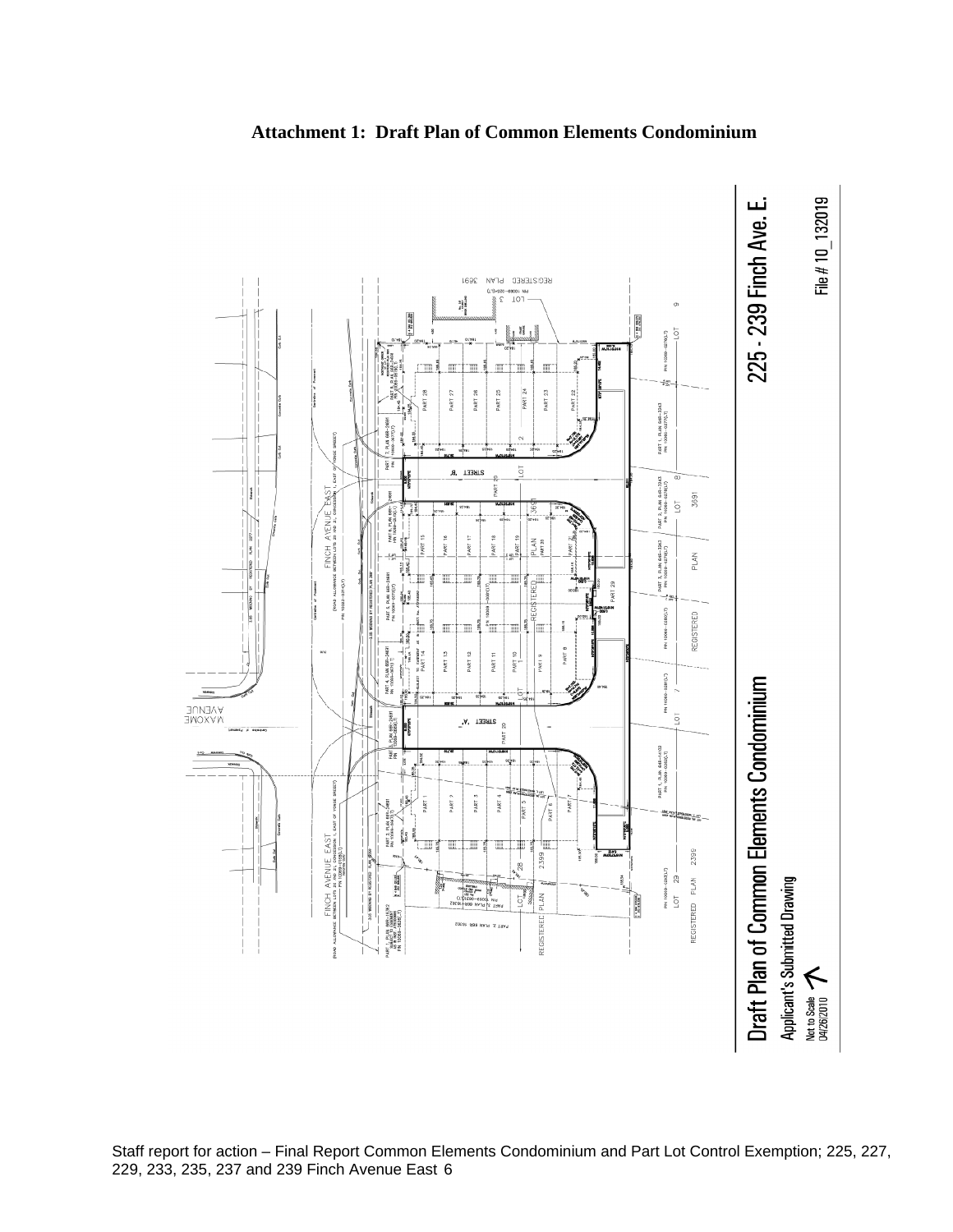#### **Attachment 2: Draft Plan Approval Conditions**

- (1) The owner shall provide to the Director of Community Planning, North York District, confirmation of payment of outstanding taxes to the satisfaction of Revenue Services, City of Toronto (statement of account or Tax Clearance Certificate).
- (2) All Site Plan matters and facilities have been completed or financially secured to the satisfaction of the City.
- (3) The owner shall file with the Director of Community Planning, North York District, a copy of the final Declaration and Description containing all necessary schedules and certifications required by the *Condominium Act* for registration.
- (4) Together with the final version of the Declaration, the Owner shall provide a solicitor's undertaking indicating that:
	- (i) the Declaration provided to the City is the final Declaration to be submitted for registration, subject only to changes requested by the Land Registrar;
	- (ii) the City will be notified of any required changes prior to registration; and
	- (iii) forthwith following registration of the Declaration, a copy will be provided to the City.
- (5) Visitors parking spaces will be clearly delineated on the condominium plan to be registered.
- (6) If the condominium is not registered within 5 years of the date of draft plan approval, then this approval shall be null and void and the plans and drawings must be resubmitted to the City for approval.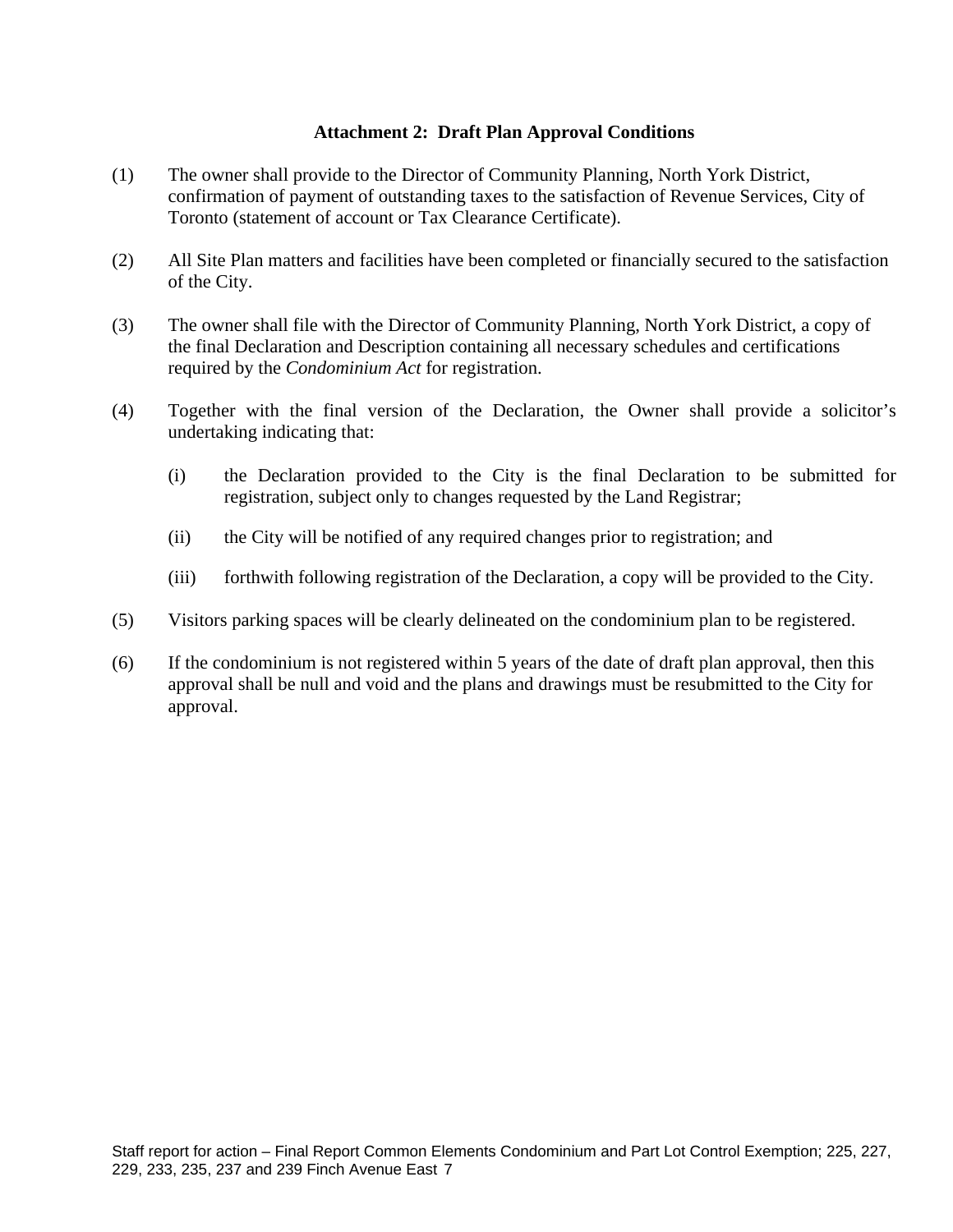

#### **Attachment 3: Part Lot Control Exemption Plan**